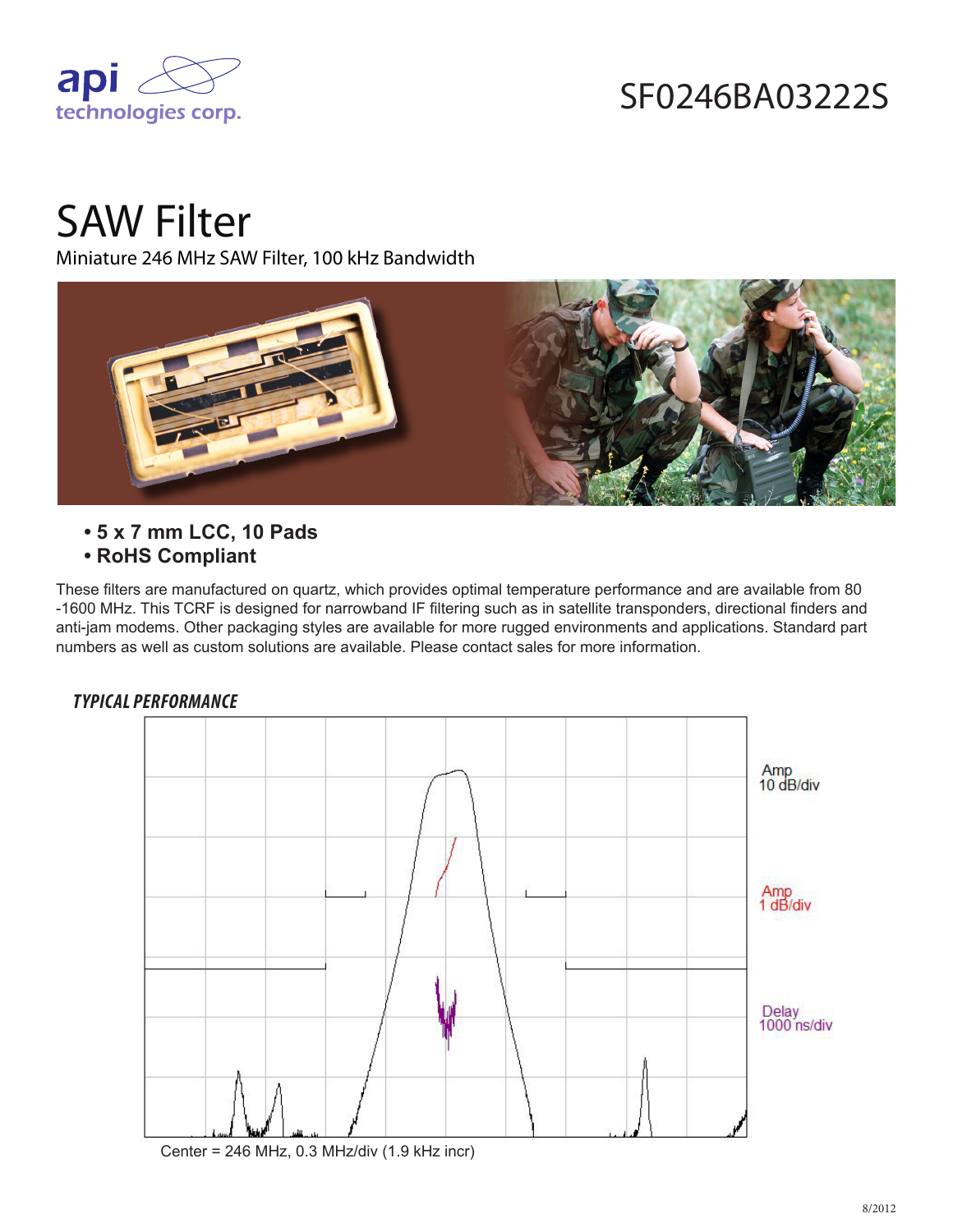

Center = 246 MHz, 5 MHz/div (31.3 kHz incr)

#### *SPECIFICATION*

| Parameter                                   | <b>Min</b> | Typ | Max | <b>Units</b> |  |
|---------------------------------------------|------------|-----|-----|--------------|--|
| Center Frequency Fc                         |            | 246 |     | <b>MHz</b>   |  |
| Maximum Insertion Loss (FC ± 50 kHz) IL     |            | 4.9 | 6.5 | dB           |  |
| Passband Variation (FC ± 50 kHz)            |            | 1.5 | 2.0 | dB           |  |
| Group Delay Variation (FC ± 50kHz)          |            | 1.4 | 3.0 | μs           |  |
| Attenuation (Reference level from min I.L.) |            |     |     |              |  |
| Fc $-25$ to Fc $-1.6$ MHz                   | 50         | 60  |     | dB           |  |
| Fc $-1.6$ to Fc $-0.6$ MHz                  | 32         | 48  |     | dB           |  |
| Fc $-0.6$ to Fc $-0.4$ MHz                  | 20         | 51  |     | dB           |  |
| Fc +0.4 to Fc +0.6 MHz                      | 20         | 52  |     | dB           |  |
| Fc +0.6 to Fc +1.6 MHz                      | 32         | 46  |     | dB           |  |
| Fc $+1.6$ to Fc $+25$ MHz                   | 50         | 52  |     | dB           |  |

#### *MAXIMUM RATINGS*

| <b>Parameter</b>                   | Min                      | Max   | Units   |
|------------------------------------|--------------------------|-------|---------|
| Storage Temperature Range          | $-40$                    | $+85$ | $\circ$ |
| <b>Operating Temperature Range</b> | -40                      | $+60$ | $\circ$ |
| Input Power Level                  | -                        | $+10$ | dBm     |
| DC Voltage                         | $\overline{\phantom{a}}$ |       | VDC     |

### *MATCHING CIRCUIT*



• Recommend 2% or better tolerance matching components. Typical inductor Q=40.

• Optimum values may change dependine on board layout. Values shown are intended as a guide only.